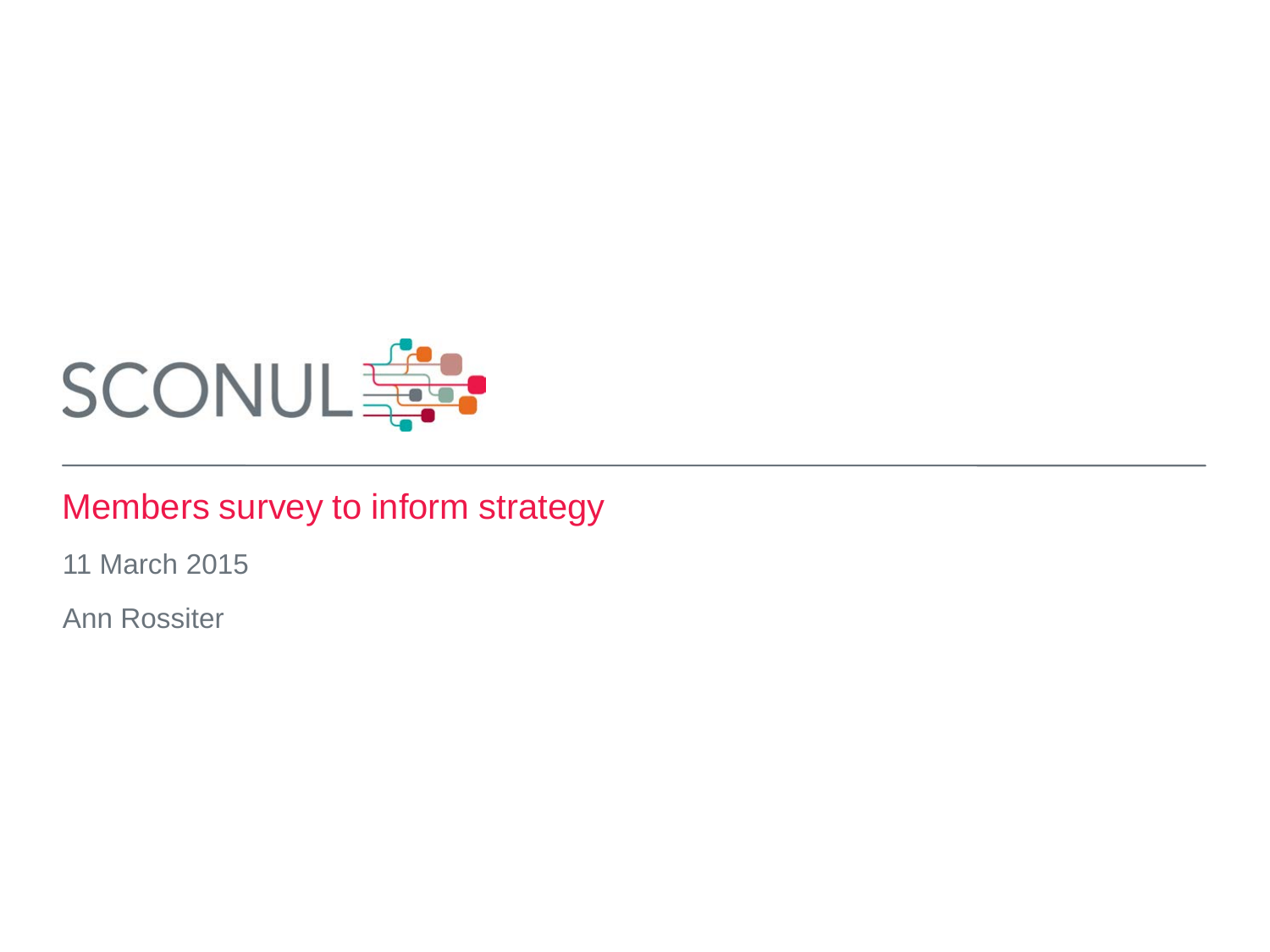## **Background**



- Survey results were collected between Wednesday 25 February and Tuesday 10 March.
- 90 responses were received from 87 institutions out of a total of 174 members, giving a response rate of 50%.
- The survey was conducted in order to inform the SCONUL Board's thinking in developing the new organisational strategy for SCONUL which will run from 2016- 2019.
- For further information on the survey, please contact Ann Rossiter, Executive Director, SCONUL at [ann.rossiter@sconul.ac.uk](mailto:ann.rossiter@sconul.ac.uk).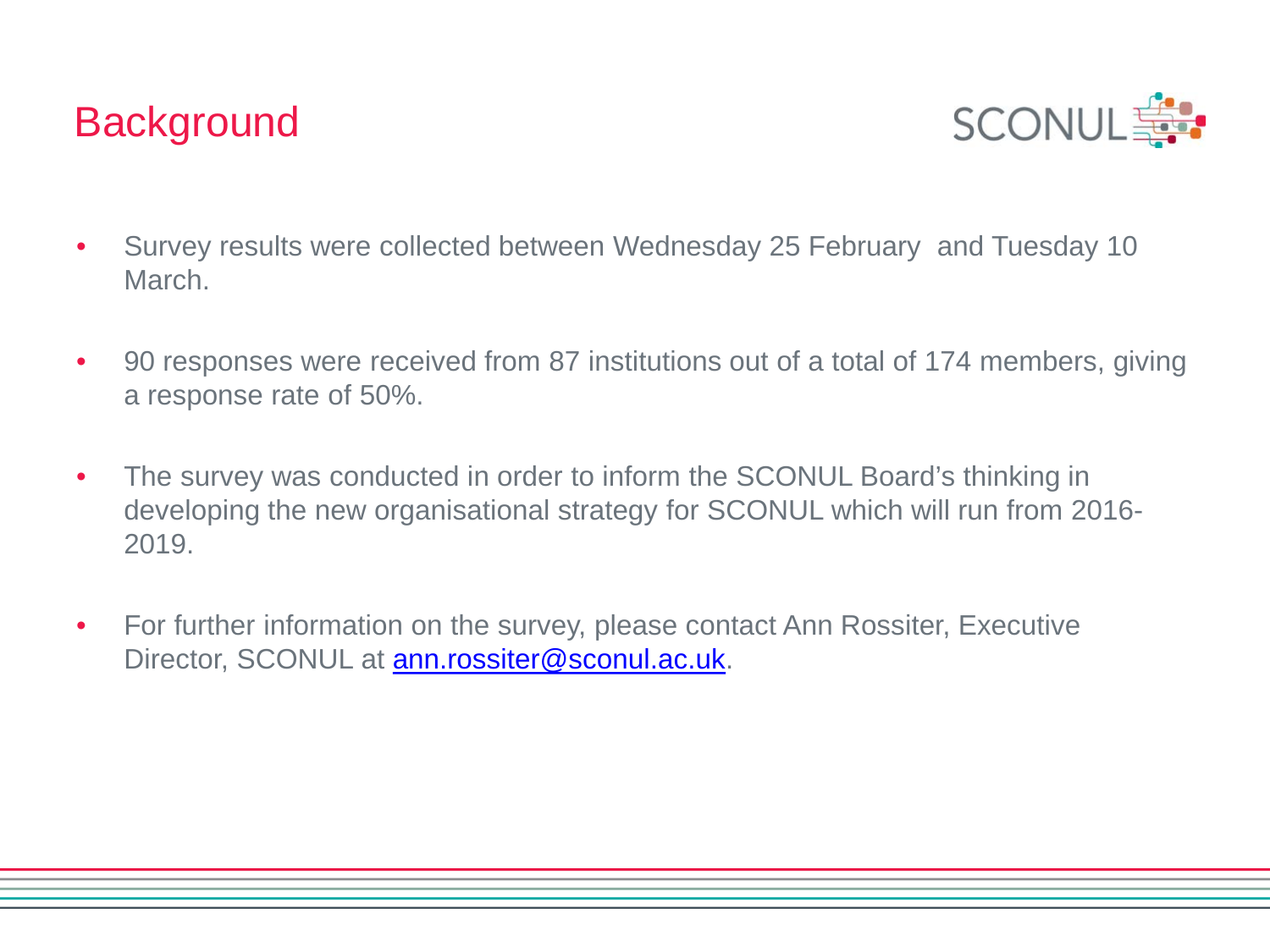# Q1: Who responded?



- 50% of overall SCONUL members
- 52% of RLUK members (23)
- 56% of CONUL members (5)
- 35% of SCURL members (7)
- 40% of WHELF members (4)

Of the responses, 90% were received from heads of services and /or SCONUL representatives. The other 10% were from deputy heads of service.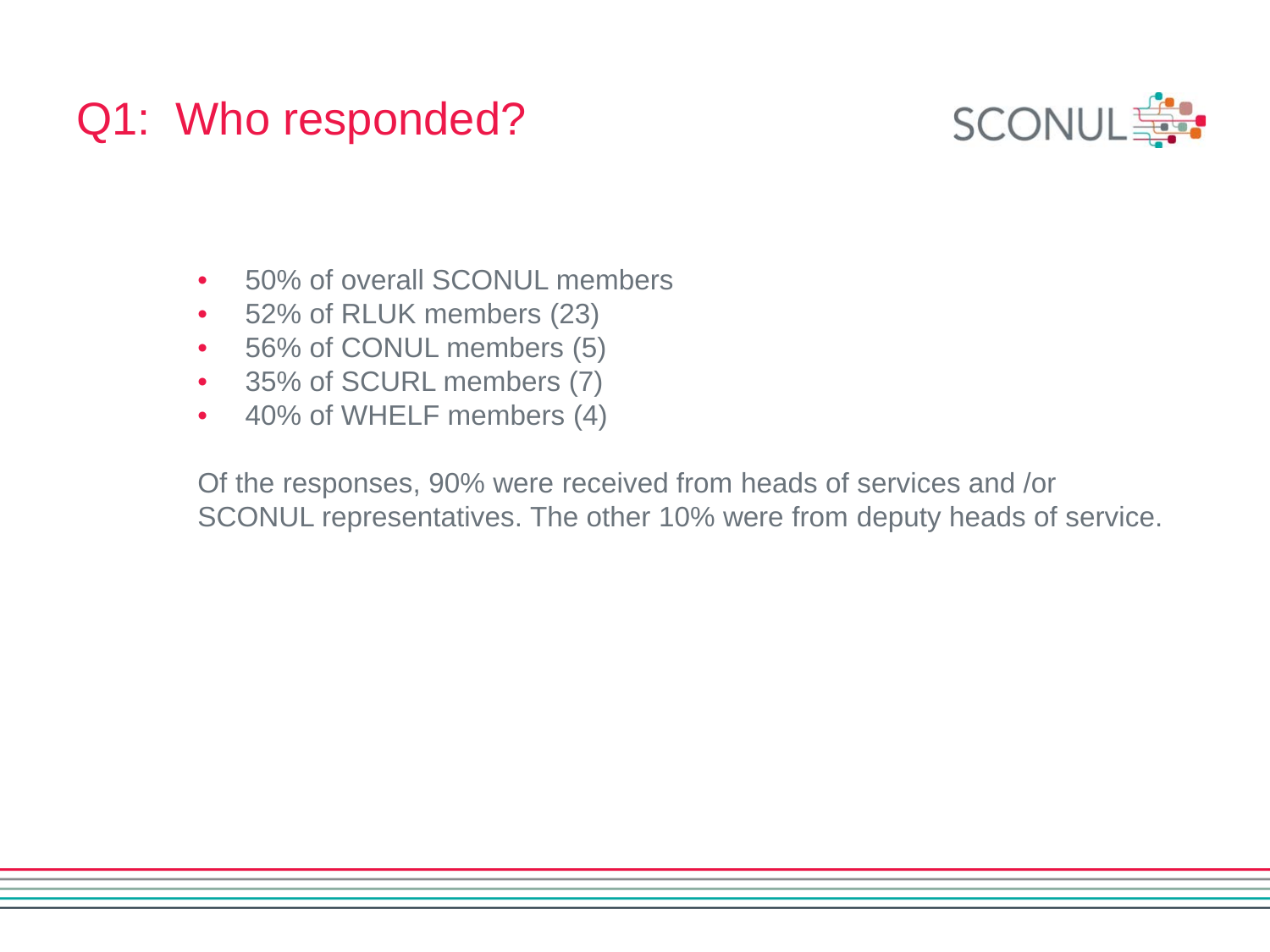Q2: Over the next three years, which leadership and management issues are likely to be most significant, with 5 being the most significant and 1 being the least significant?

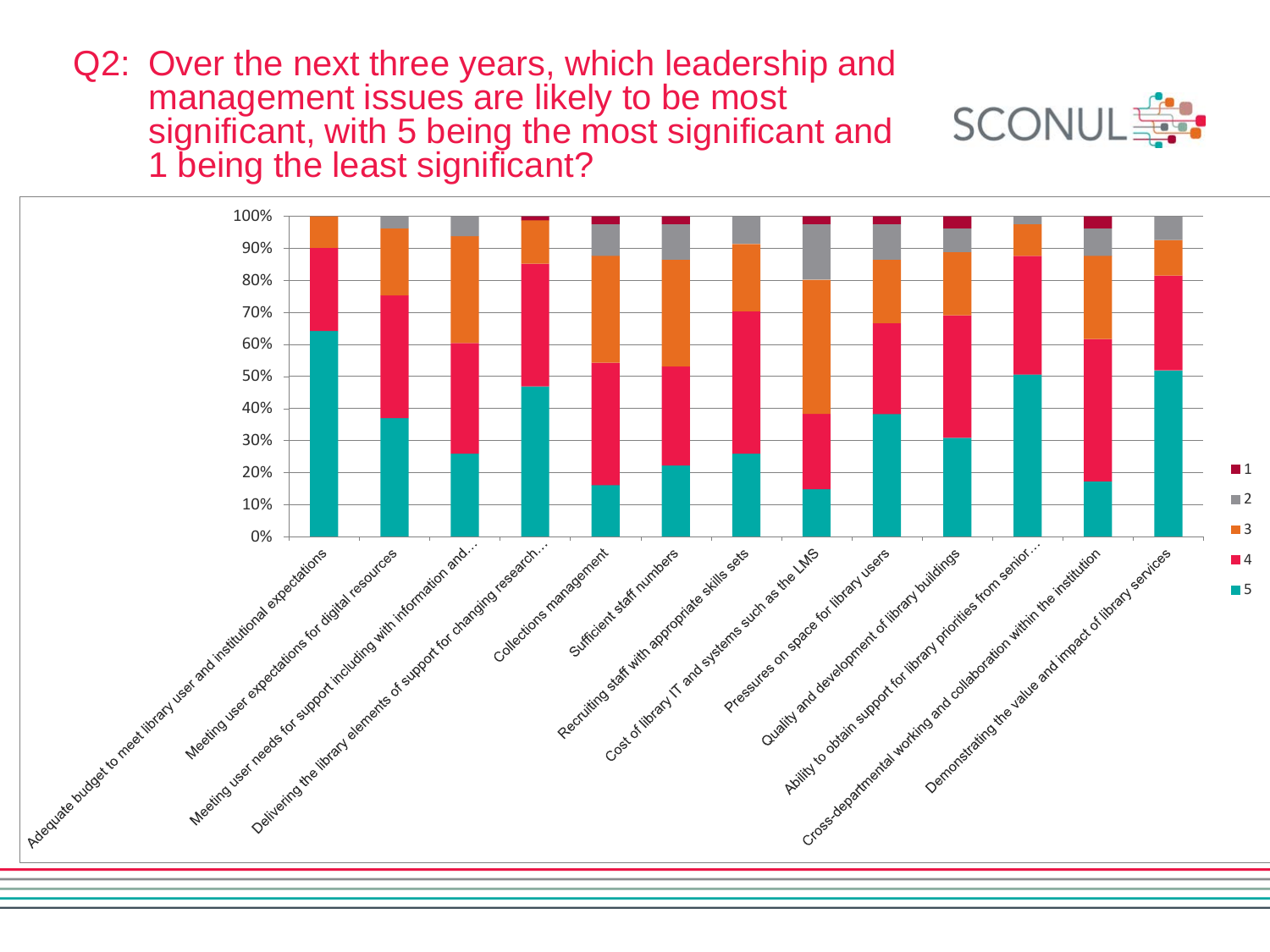# Q2: Top issues rated 4 or 5



- Adequate library budget to meet library user and institutional expectations (73%)
- Ability to obtain support for library priorities from senior institutional leadership (71%)
- Delivering the library elements of support for changing research practices (69%)
- Demonstrating the value and impact of library services (66%)
- Meeting user expectations for digital resources (61%)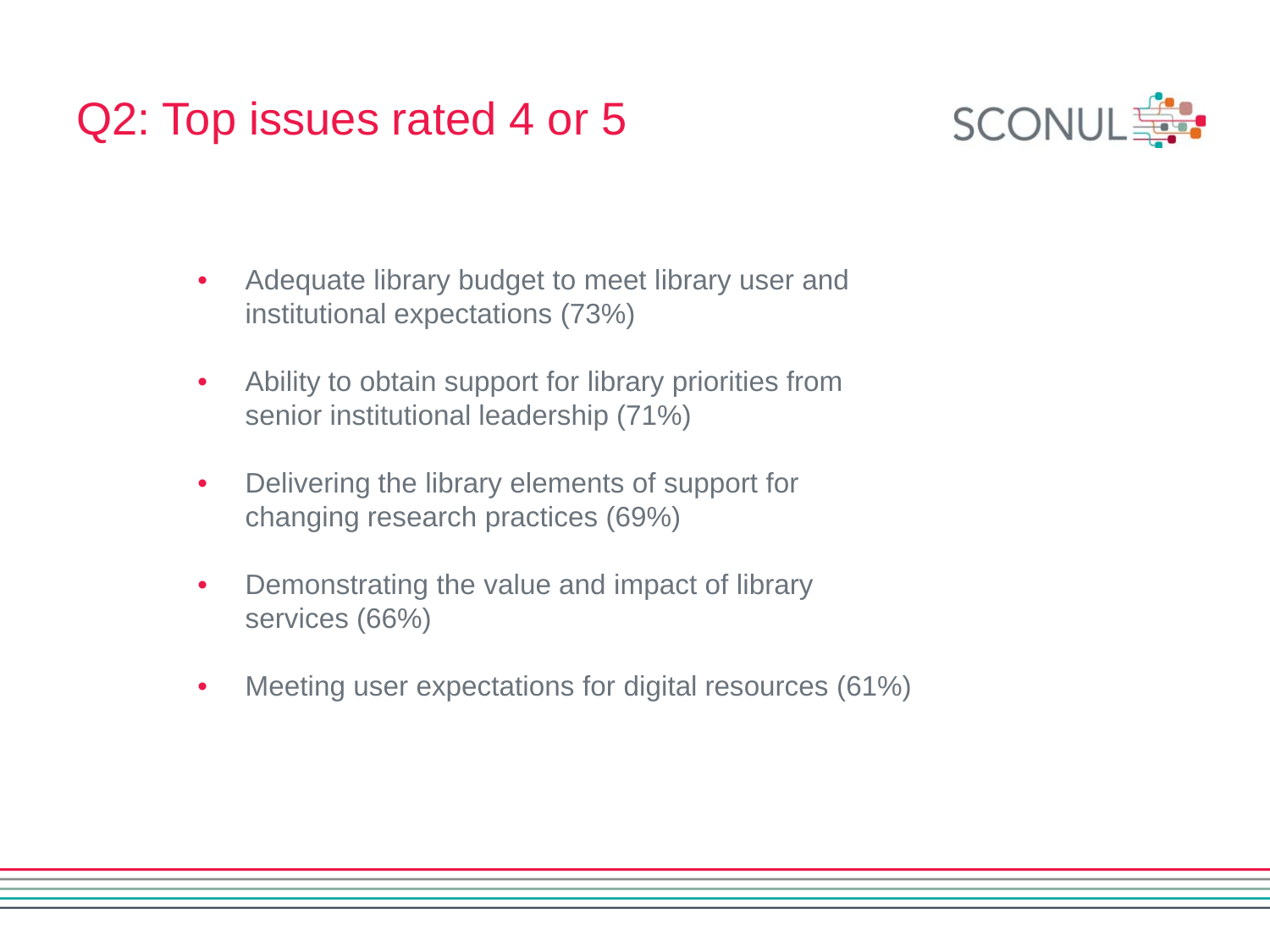### Q3: Which one management or leadership issue do you anticipate being most challenging over the next three years?



Overall, comments coalesced around a constellation of concerns: increasing demand, including from OA and RDM requirements, on library services and the need to win institutional backing and budget to deliver user and institutional needs.

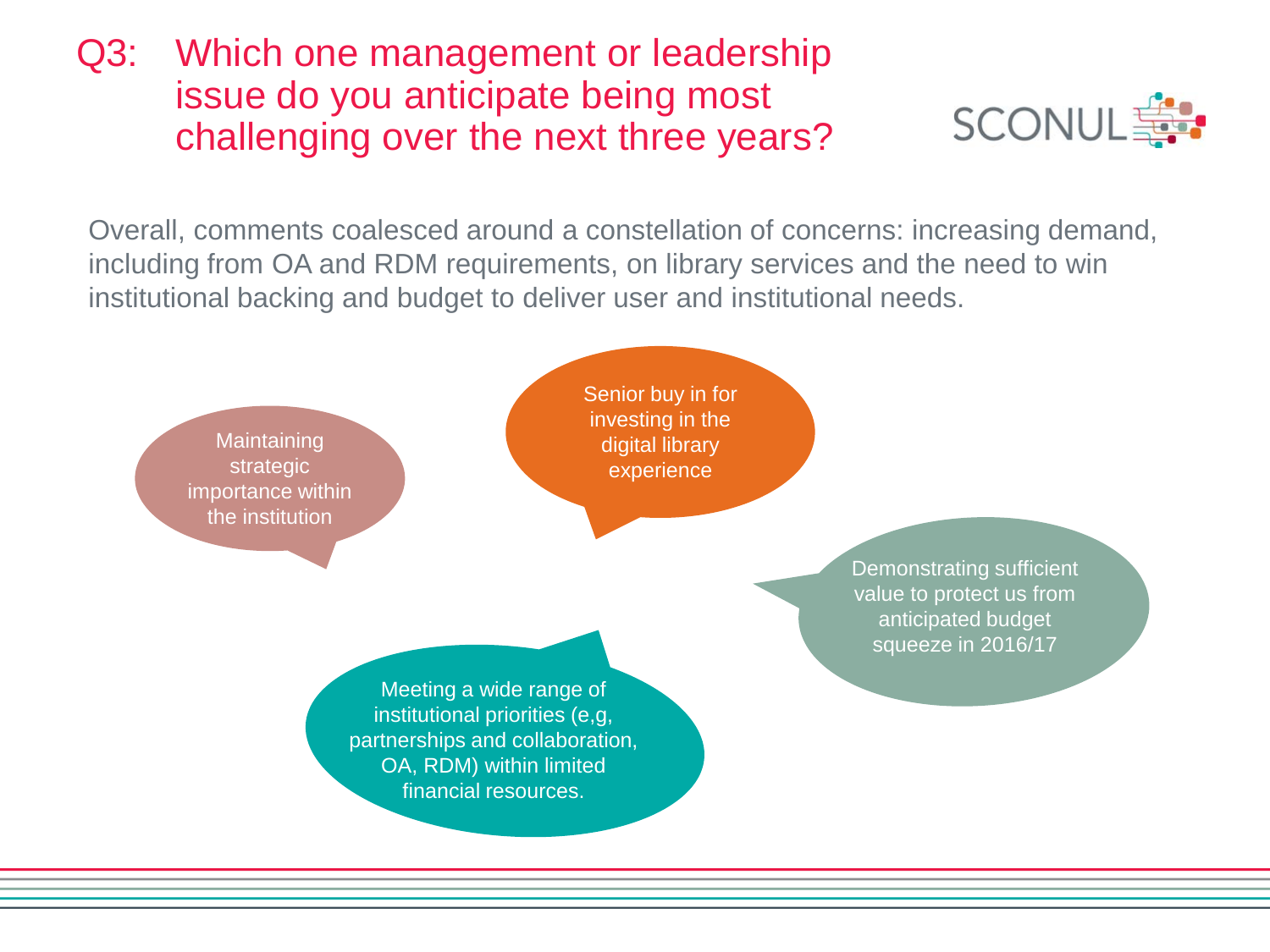Other related issues were also mentioned by several respondents: specific challenges around OA and RDM; developing or recruiting staff with necessary skills; and reconfiguring space.

> Support for research (including collections development, research skills support, dissemination of research outputs)

> > Pressure on space for library users linked to the quality and development of library buildings

**Taking staff with** senior management through change including need for new skills



### Q3: Which one management or leadership issue do you anticipate being most challenging over the next three years?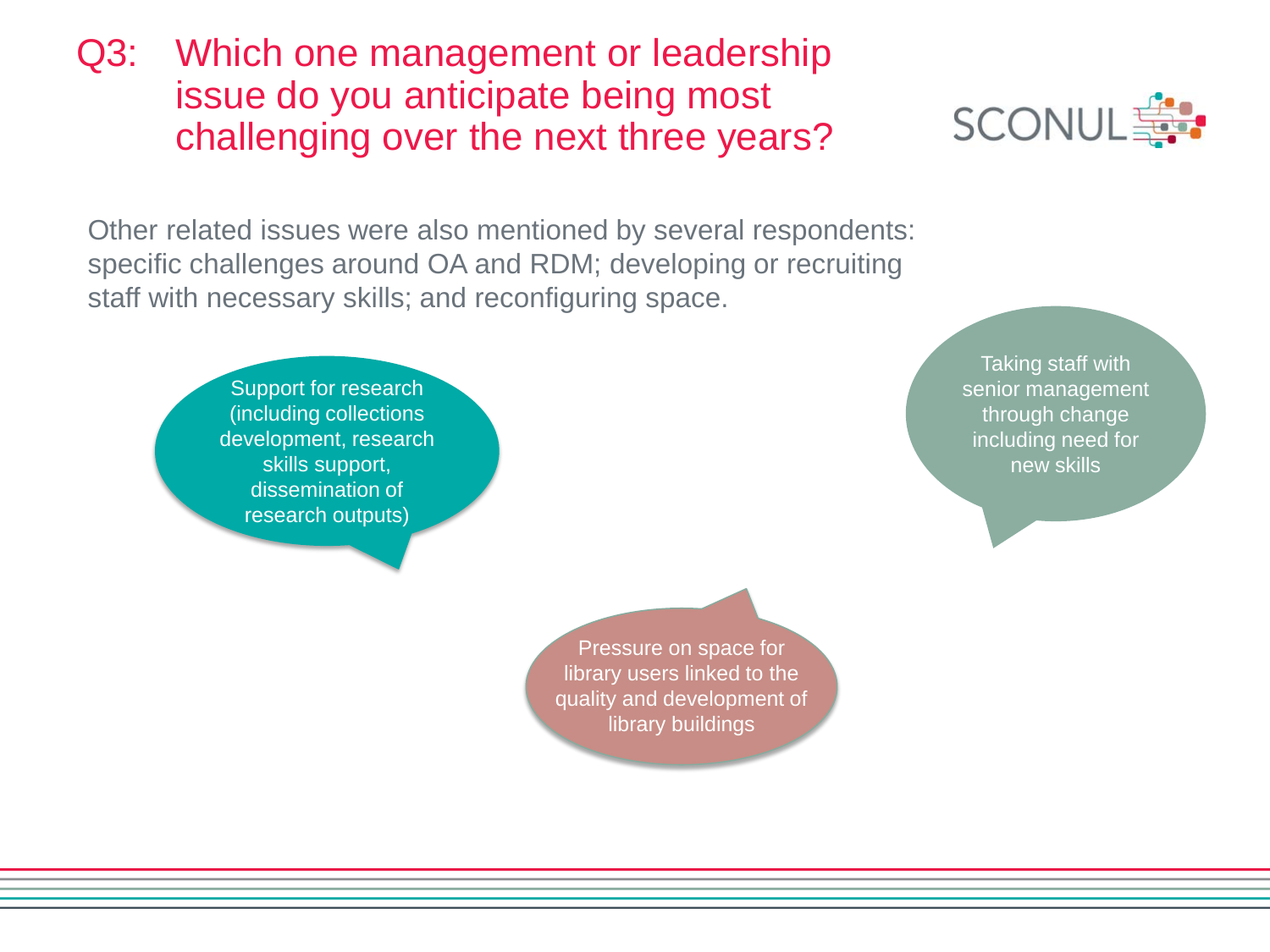### Q4: Please rate the following challenges for the SCONUL community in terms of their importance.





- Connecting library users to the content they
- $\blacksquare$  Meeting the expectations of library users in an increasingly competitive environment
- Capitalising on new digital and technological developments to maximise benefits to library
- **Managing the transition to open access in** other than cost terms
- $\blacksquare$  Increasing cost of content (subscriptions and APCs) during transition to open access
- Delivering collaborative projects or shared library services across institutional boundaries
- The position of the head of the library service within the institutional hierarchy
- Demonstrating the value and impact of the library in terms of institutional missions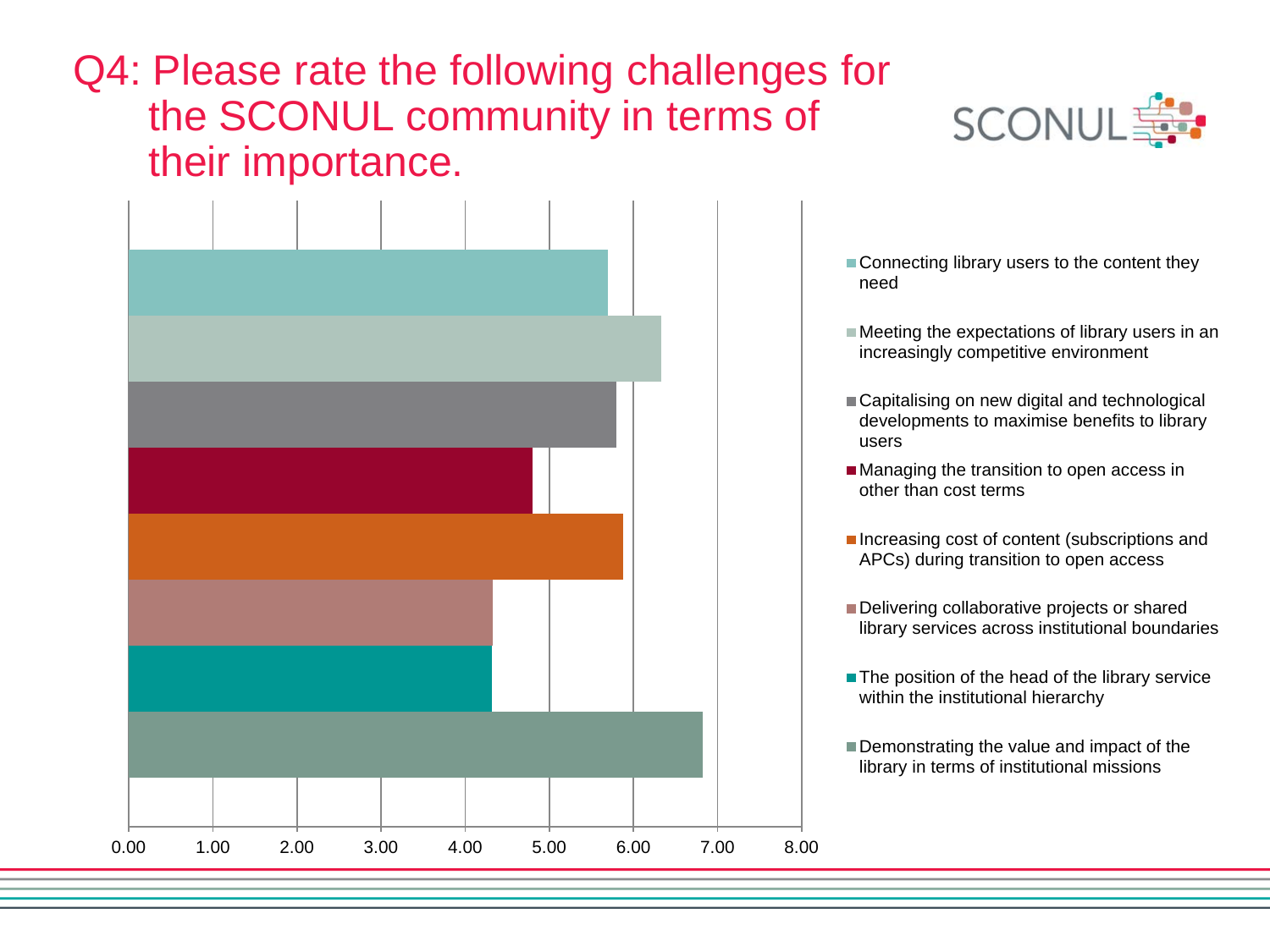## Q5: Are there other major challenges for the libraries which the community needs to address?



Four issues were identified more than a handful of times: international campuses and competition; succession planning, workforce planning and recruiting skills; ebooks; and space planning.

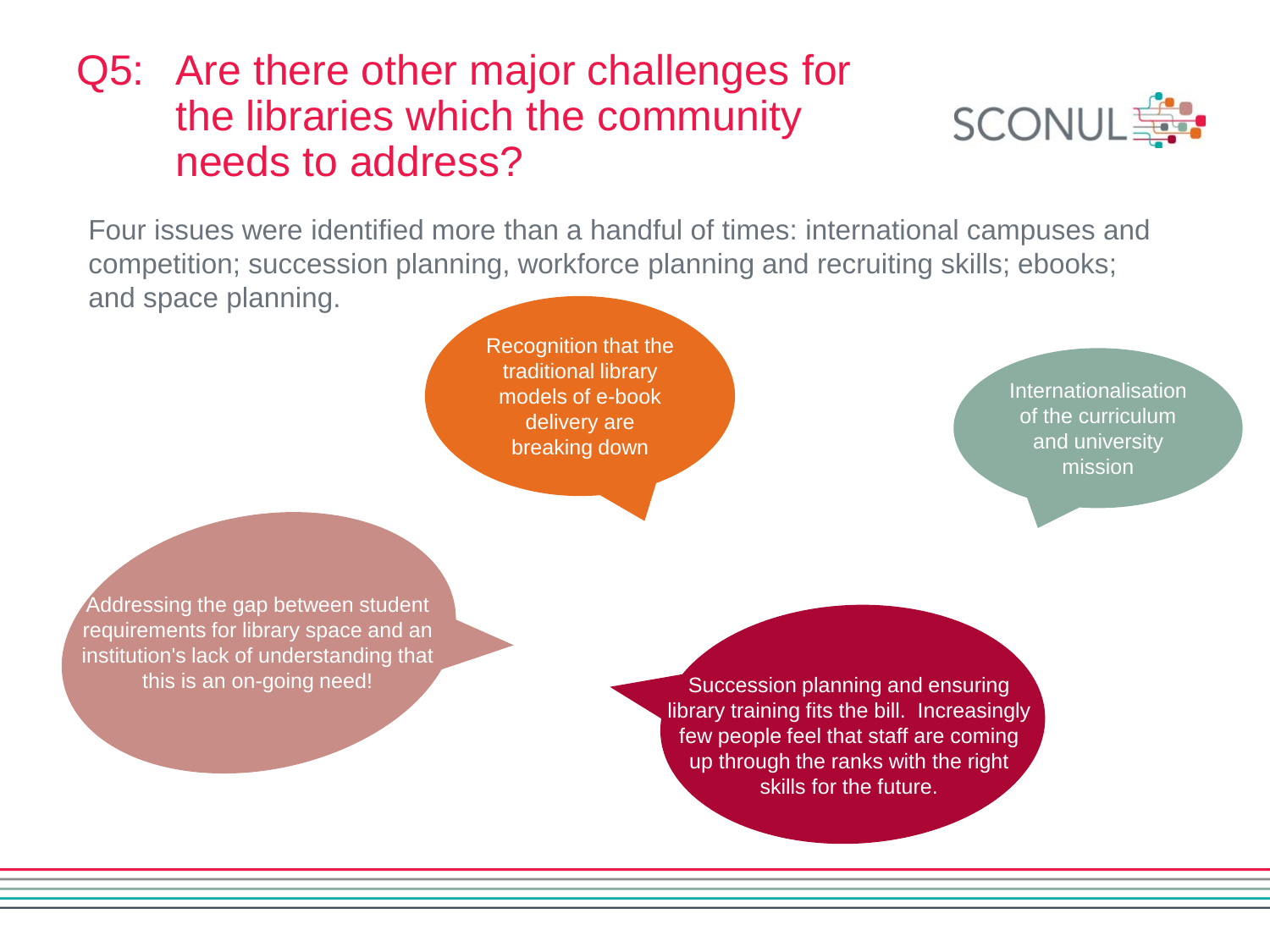# Q6: How do you rate SCONUL's effectiveness in the following six areas?



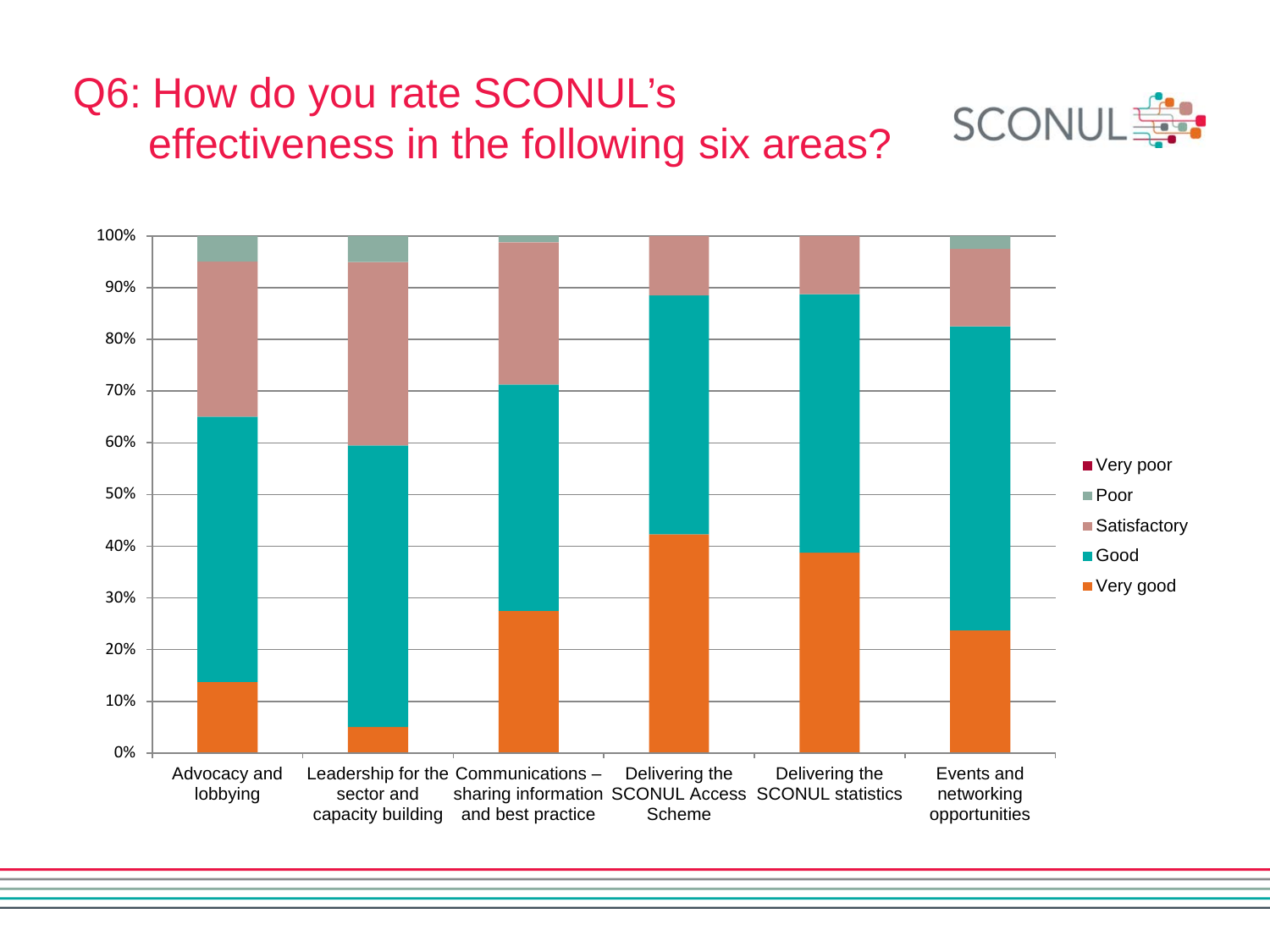Q7: If you had to pick one new service or area of work that SCONUL could provide for you, what would this be?



- Support, mentoring and CPD for library leaders
- More support on benchmarking and demonstrating value and impact
- Requests for general or specific shared services
- Advocacy and lobbying, particularly around content costs
- Staff training and support, including workforce planning
- More briefings or information sharing generally.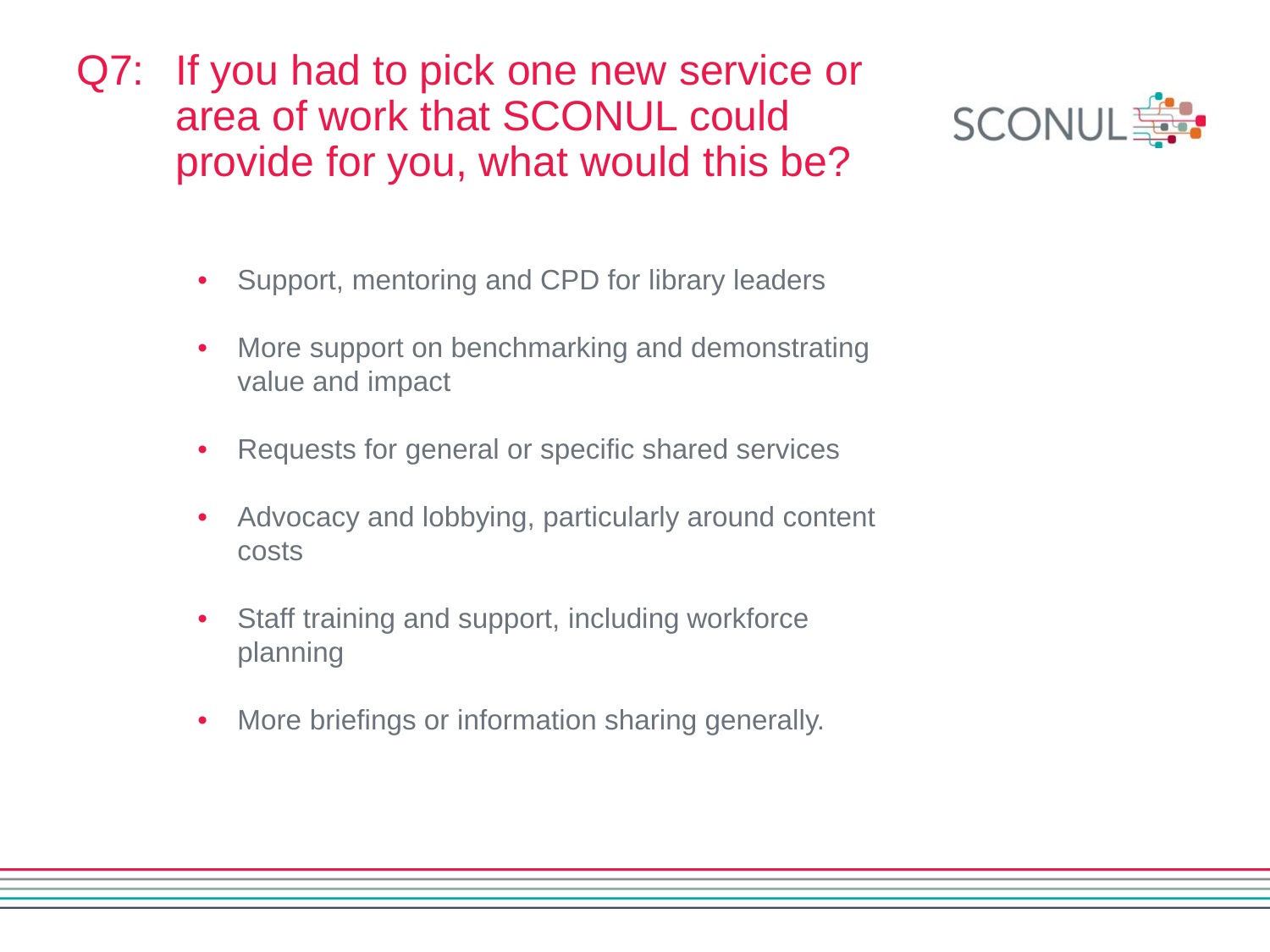Q7: If you had to pick one new service or area of work that SCONUL could provide for you, what would this be?



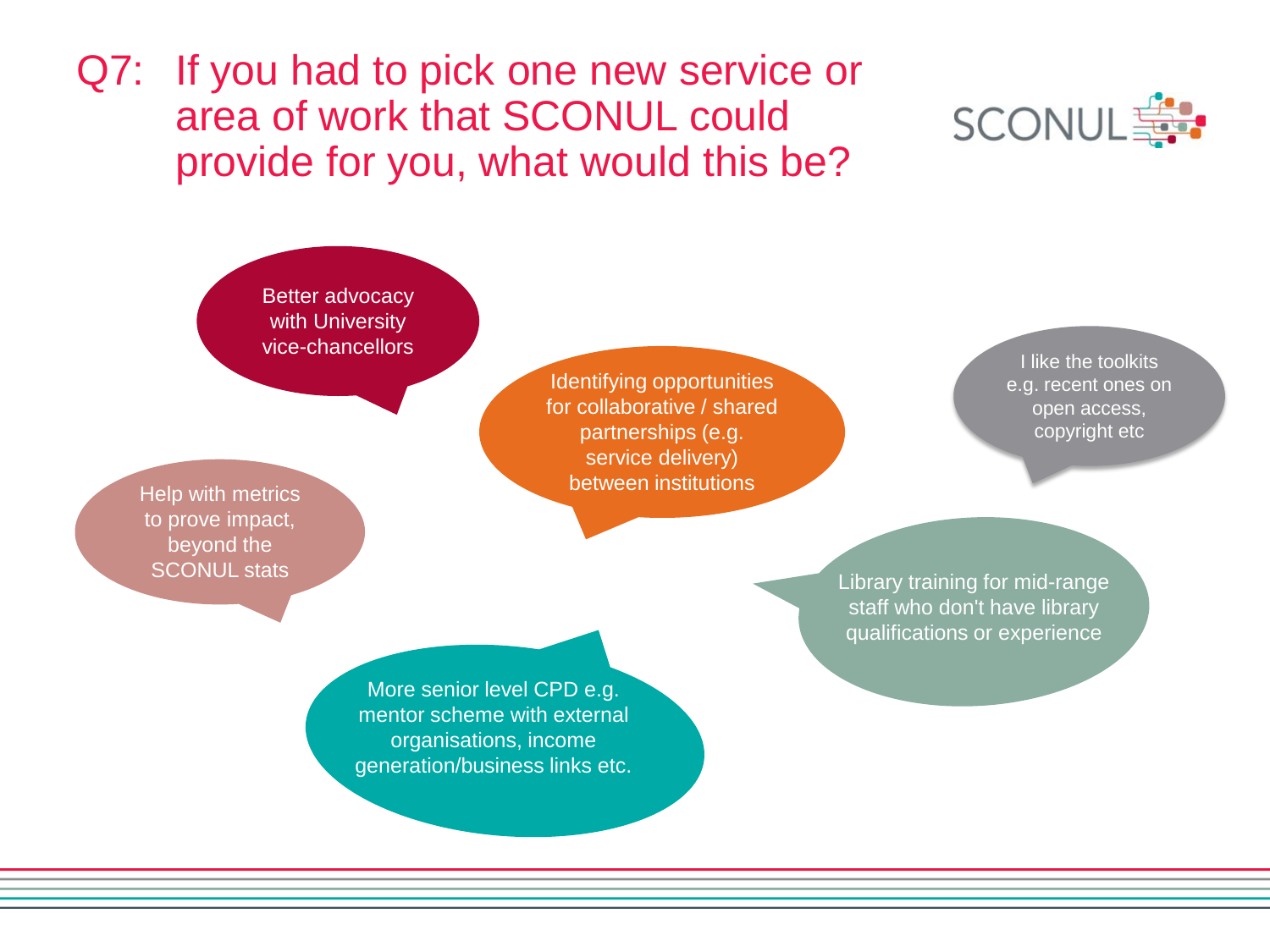# Q8: If SCONUL had to stop doing one thing, what would that be?



- Largest response was for "nothing"
- Some support for looking again at SCONUL Focus (6 responses)
- Question mark over the usefulness of conference schedule (7 responses)
- 3 responses suggested we drop the library design awards.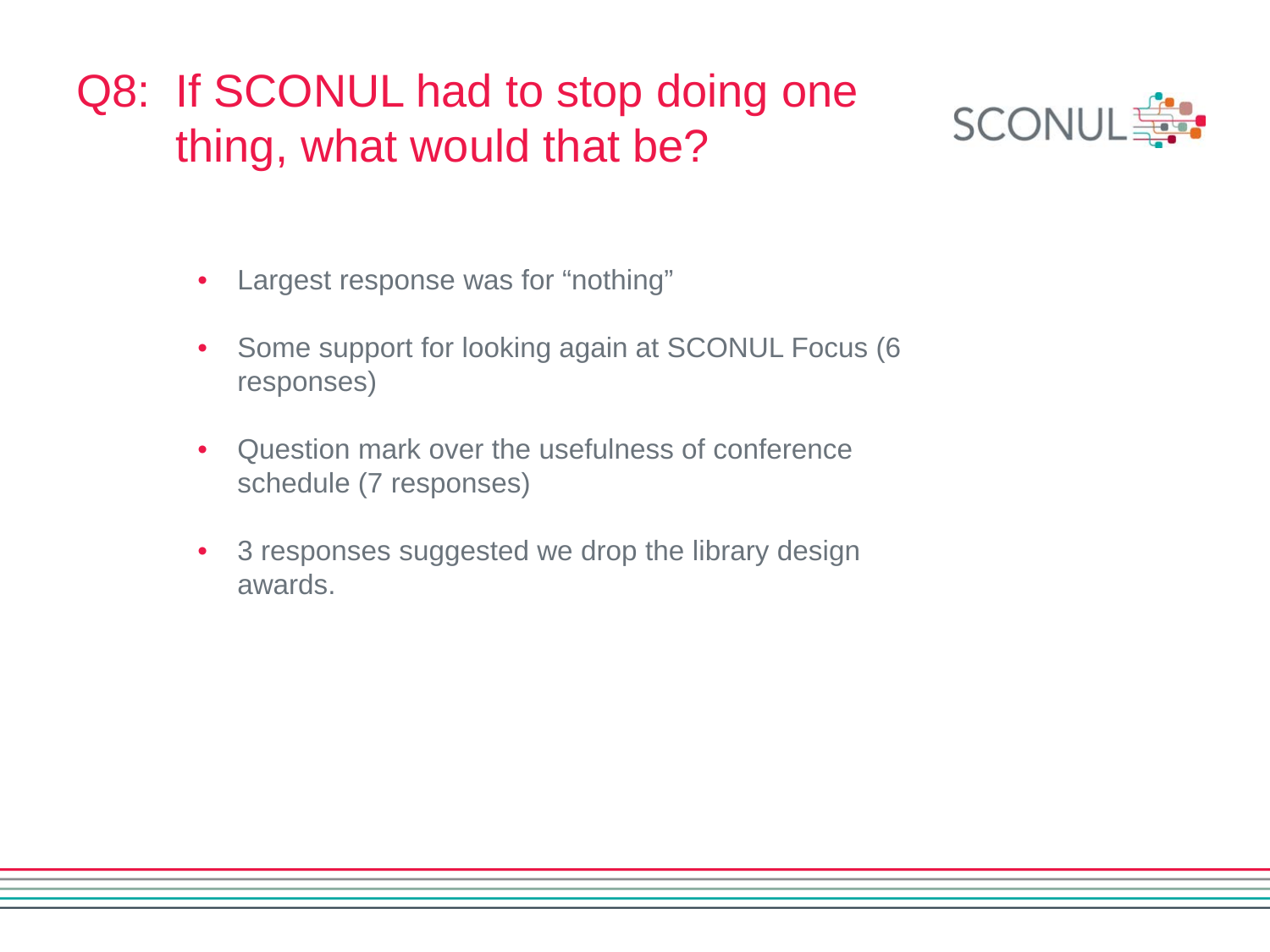## Q9: Overall, has SCONUL become more or less effective in the last three years?